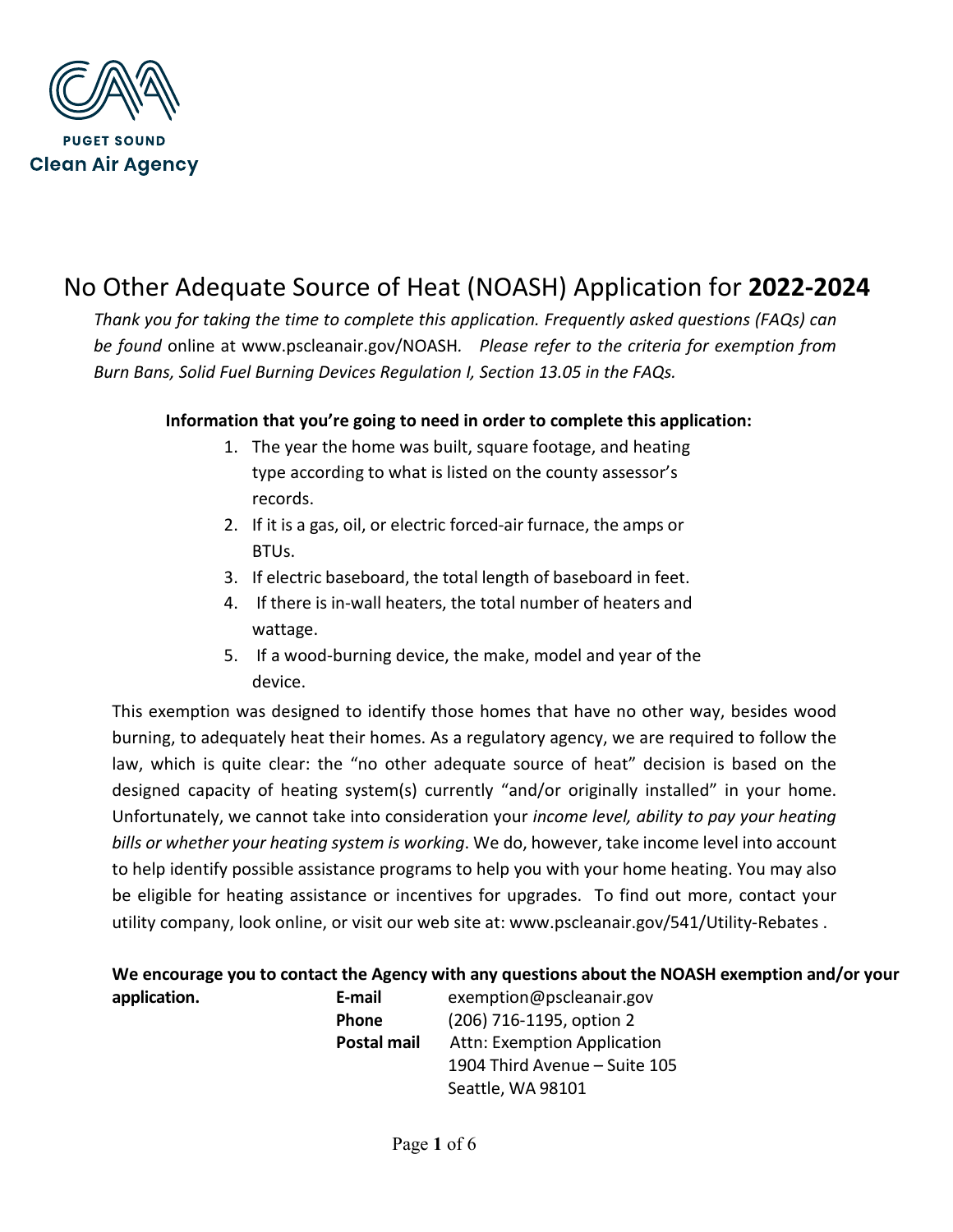

## **Application Process**

- **1.** Once an application is submitted, we will review and confirm information provided with available county records and either approve or reject the application.
- **2.** You will receive a letter indicating that your application has been approved or rejected. If your application is rejected, a reason will be provided and you may reapply if the reason for rejection is resolvable, such as missing information or inconsistent county records.

It is not resolvable if it has been determined that the home has another adequate heat source or the home was built/remodeled after 1992 in an urban growth area or nonattainment area. Please note, if your application is rejected, you are *not exempt* from Agency air quality burn bans.

If your application is approved, you are exempt from Agency air quality burn bans from the date of the **Agency approval until August 31, 2024.** Even if the Agency approves your application, **you must still burn cleanly** and smoke density must be less than 20% opacity (Washington Administrative Code 173-433-110 and Regulation I, Section 13.03).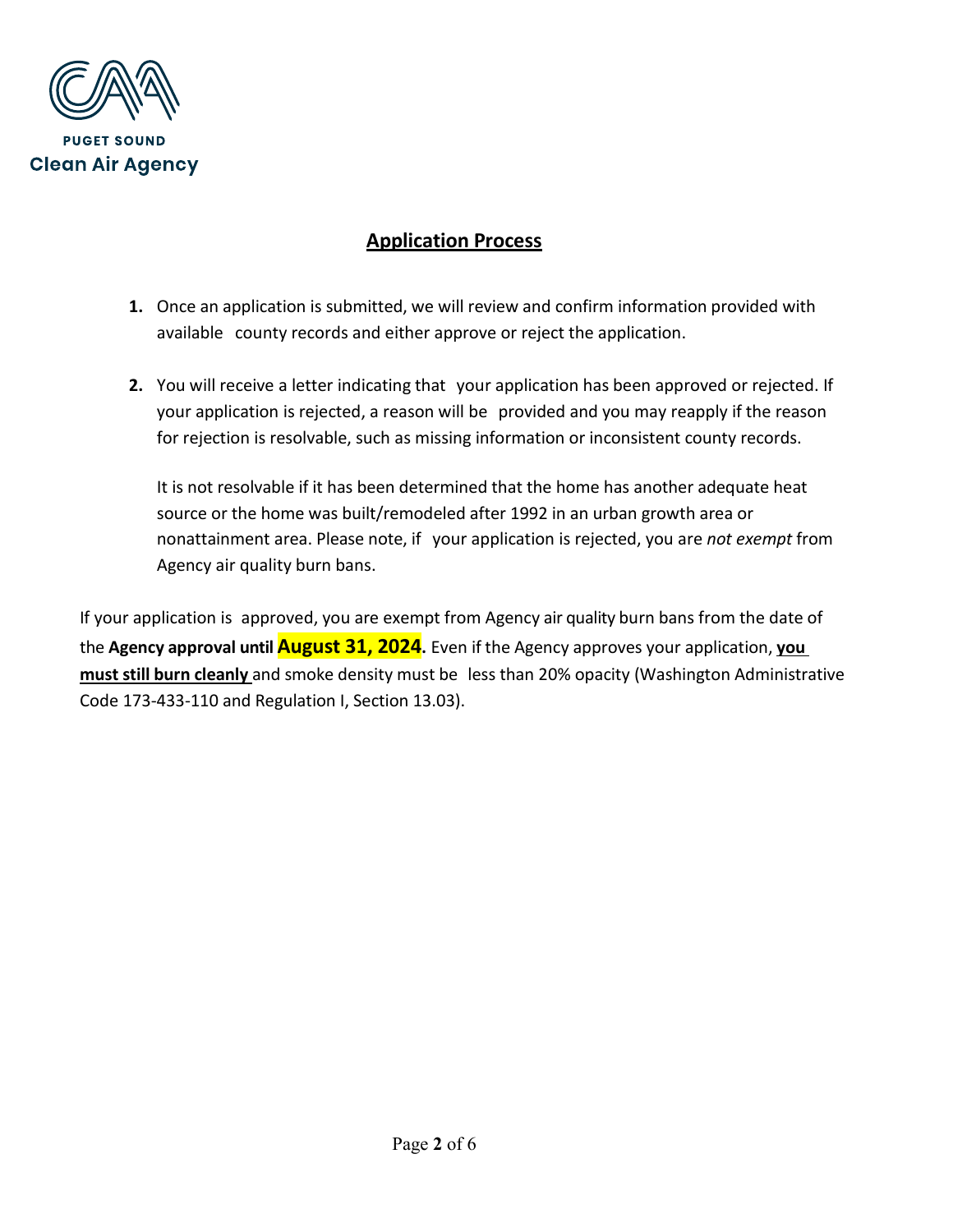

## **Application**

Please fill out this form completely. All questions are required; **incomplete information may lead to rejection of your application**. You will need to attest to the accuracy of all the information provided below and each adult member of your household is required to sign this application.

| 2. Property is currently used as: |                                                  | condominium                                                                                                                                                               |               | garage<br>commercial                                                                                                                                                                                                                     |
|-----------------------------------|--------------------------------------------------|---------------------------------------------------------------------------------------------------------------------------------------------------------------------------|---------------|------------------------------------------------------------------------------------------------------------------------------------------------------------------------------------------------------------------------------------------|
|                                   |                                                  | $\Box$ owner occupied/used                                                                                                                                                | $\Box$ rental |                                                                                                                                                                                                                                          |
|                                   |                                                  |                                                                                                                                                                           |               | 3. If it is a residential or commercial building, was it built or significantly remodeled after 1992? $\Box$ Yes $\Box$ No                                                                                                               |
| instructed by the NOV.            |                                                  | <b>4.</b> Have you received a Notice of Violation (NOV)? $\Box$ Yes $\Box$ No<br>If yes, include violation and case number (found on the packet you received in the mail) |               | *Please note, applying for the NOASH exemption will not automatically quarantee that your NOV will be dismissed; you<br>will still need to provide the Agency with a written response and any information on your wood burning device as |
|                                   |                                                  |                                                                                                                                                                           |               |                                                                                                                                                                                                                                          |
|                                   | Example: 8-000000                                |                                                                                                                                                                           |               | Example: 2014000000                                                                                                                                                                                                                      |
|                                   | 5. Building address of primary resident or user: |                                                                                                                                                                           |               |                                                                                                                                                                                                                                          |
| Name                              |                                                  |                                                                                                                                                                           |               |                                                                                                                                                                                                                                          |
| <b>Street Address</b>             |                                                  |                                                                                                                                                                           |               |                                                                                                                                                                                                                                          |
| City                              |                                                  |                                                                                                                                                                           |               | $\mathsf{ZIP}\_\_\_\_\_\_\_\_\_\_\_\_\_\_\_\_\_\_\_\_\_\_$                                                                                                                                                                               |
| Phone                             |                                                  |                                                                                                                                                                           |               |                                                                                                                                                                                                                                          |
|                                   |                                                  |                                                                                                                                                                           |               | <b>State State</b>                                                                                                                                                                                                                       |

Page **3** of **6**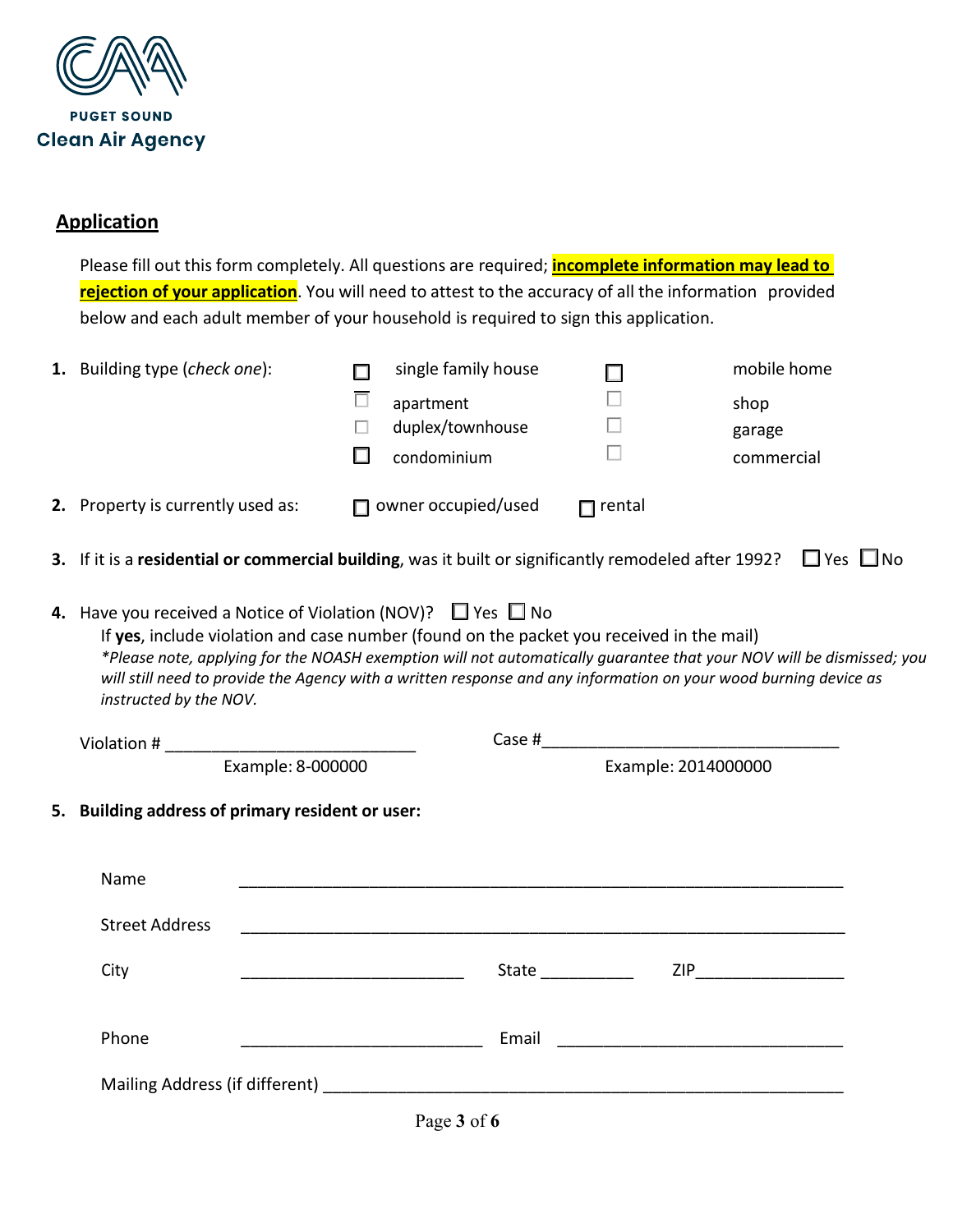

### **6. Property owner's name and contact information (if different from primary user):**

| Name                                                                                                                                                                      |                                                                                                  |                                                                                                        |                      |
|---------------------------------------------------------------------------------------------------------------------------------------------------------------------------|--------------------------------------------------------------------------------------------------|--------------------------------------------------------------------------------------------------------|----------------------|
| <b>Mailing Address</b>                                                                                                                                                    |                                                                                                  |                                                                                                        |                      |
| City                                                                                                                                                                      |                                                                                                  | $\mathsf{ZIP}\_\_\_\_\_\_\_\_\$<br>State ___________                                                   |                      |
| Phone                                                                                                                                                                     | Email                                                                                            |                                                                                                        |                      |
|                                                                                                                                                                           | 7. Person completing form, if different from primary user, resident, or property owner:          |                                                                                                        |                      |
|                                                                                                                                                                           |                                                                                                  |                                                                                                        |                      |
| Name                                                                                                                                                                      |                                                                                                  |                                                                                                        |                      |
| <b>Mailing Address</b>                                                                                                                                                    |                                                                                                  |                                                                                                        |                      |
| City                                                                                                                                                                      |                                                                                                  |                                                                                                        |                      |
| Phone                                                                                                                                                                     | Email                                                                                            |                                                                                                        |                      |
|                                                                                                                                                                           |                                                                                                  |                                                                                                        |                      |
|                                                                                                                                                                           | your application will be incomplete and the Agency will not be able to process your application. | system is disconnected, damaged or simply not working, please still include this information otherwise |                      |
| Please check the appropriate answer. Include all information on devices, even if broken. If your heating<br>8. Does the building have electric baseboard or in-wall heat? | If electric baseboard, what is the total length of baseboard?                                    | $\Box$ Yes $\Box$ Yes, but broken                                                                      | $\square$ No<br>feet |

If **electric**, what size is the circuit breaker? **All amps in the contract of the circuit** breaker?

\**Look for the main breaker handle (the biggest one) and see if the amps are listed on the handle or look for the amps on the toggle switch.*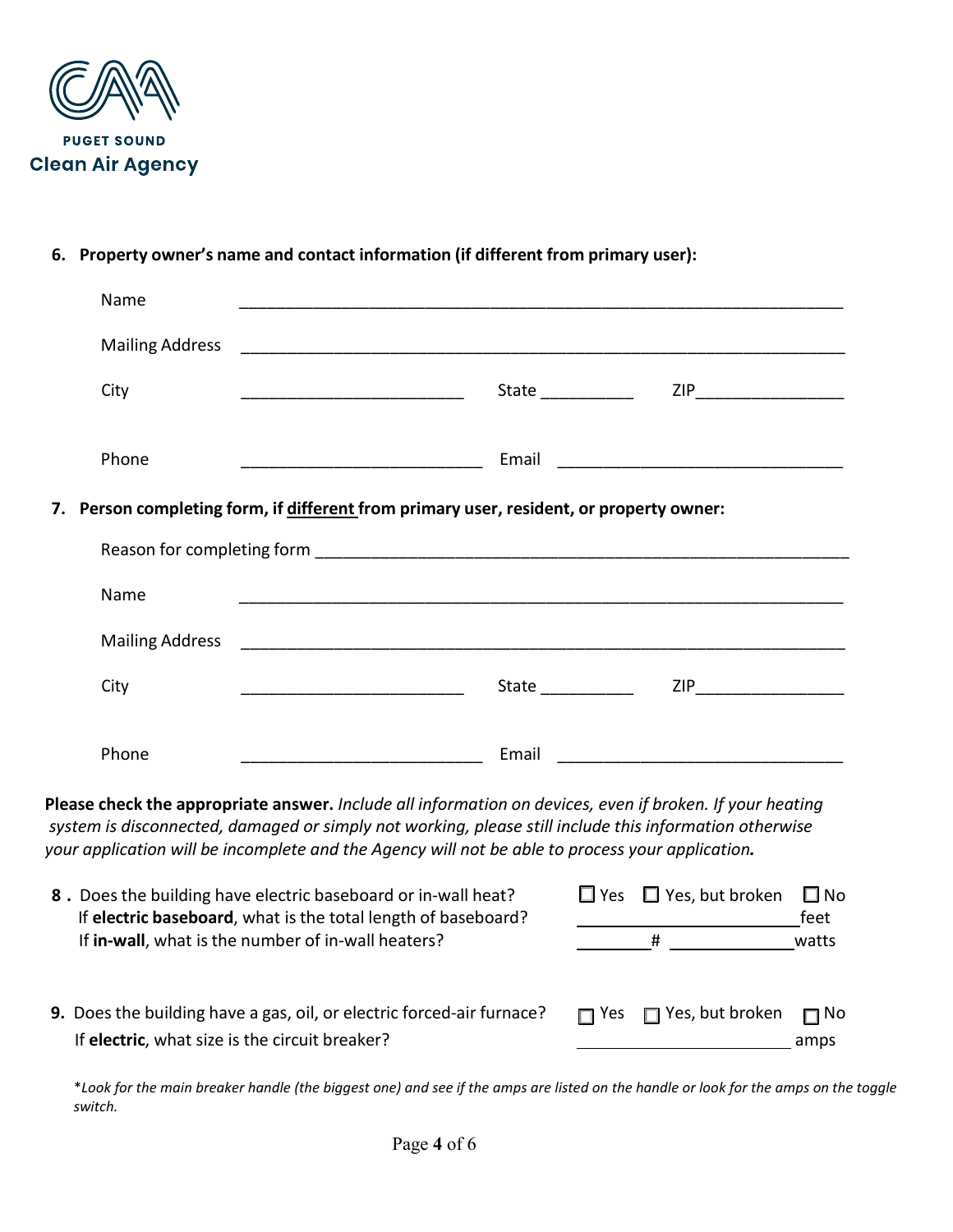

| *Look for the boiler tag on your heater; this will contain the BTU ratings.                                                                                                                                                                           | If gas or oil, what is the output rating (found on heater) |              | <b>BTUs</b>                                 |  |
|-------------------------------------------------------------------------------------------------------------------------------------------------------------------------------------------------------------------------------------------------------|------------------------------------------------------------|--------------|---------------------------------------------|--|
|                                                                                                                                                                                                                                                       |                                                            |              |                                             |  |
| 10. Does the building have a heat pump?                                                                                                                                                                                                               |                                                            |              | $\Box$ Yes $\Box$ Yes, but broken $\Box$ No |  |
| If yes, what size is the circuit breaker?                                                                                                                                                                                                             |                                                            |              | _Amps                                       |  |
| 11. Describe the insulation in the building, if any:                                                                                                                                                                                                  |                                                            |              |                                             |  |
|                                                                                                                                                                                                                                                       |                                                            |              |                                             |  |
|                                                                                                                                                                                                                                                       |                                                            |              |                                             |  |
|                                                                                                                                                                                                                                                       |                                                            |              |                                             |  |
| Notes on insulation: Notes on insulation:<br>*The R-value is typically stamped on the paper side of the insulation. The thickness can be measured by taking                                                                                           |                                                            |              |                                             |  |
| a ruler and setting it next to your insulation. Take the measurement from the top of where the insulation hits<br>on the ruler to the bottom of the ruler.                                                                                            |                                                            |              |                                             |  |
| Windows are (check all that apply):                                                                                                                                                                                                                   | single pane                                                |              | double pane                                 |  |
| Window frames (check all that apply):                                                                                                                                                                                                                 | $\Box$ wood                                                | $\Box$ vinyl | $\Box$ metal                                |  |
| 12. Please contact your county assessor's office or refer to your county assessor's website to complete the                                                                                                                                           |                                                            |              |                                             |  |
| following: If you provide the Agency with information that is inconsistent with county records, your application will not be<br>approved.*                                                                                                            |                                                            |              |                                             |  |
|                                                                                                                                                                                                                                                       |                                                            |              |                                             |  |
|                                                                                                                                                                                                                                                       |                                                            |              |                                             |  |
|                                                                                                                                                                                                                                                       |                                                            |              |                                             |  |
| 13. Information on wood-burning device: Please include a photo of the device. A photocopy of the manual is not<br>sufficient. Please refer to the guidelines in the FAQs, they can help you determine if your stove is certified or not.<br>Fireplace | EPA Certified device   Unknown if the device is certified  |              |                                             |  |
|                                                                                                                                                                                                                                                       |                                                            |              |                                             |  |
|                                                                                                                                                                                                                                                       |                                                            |              |                                             |  |